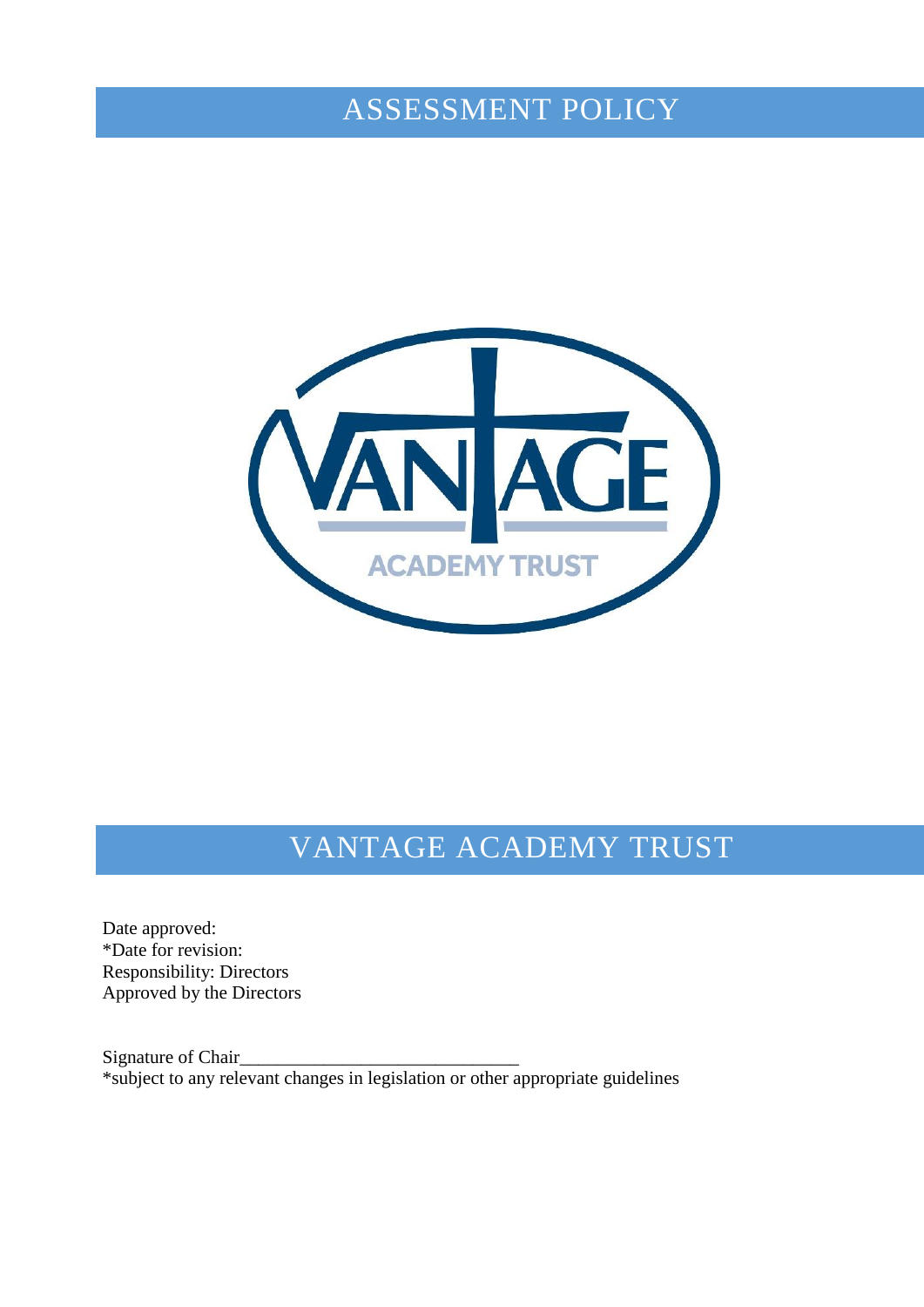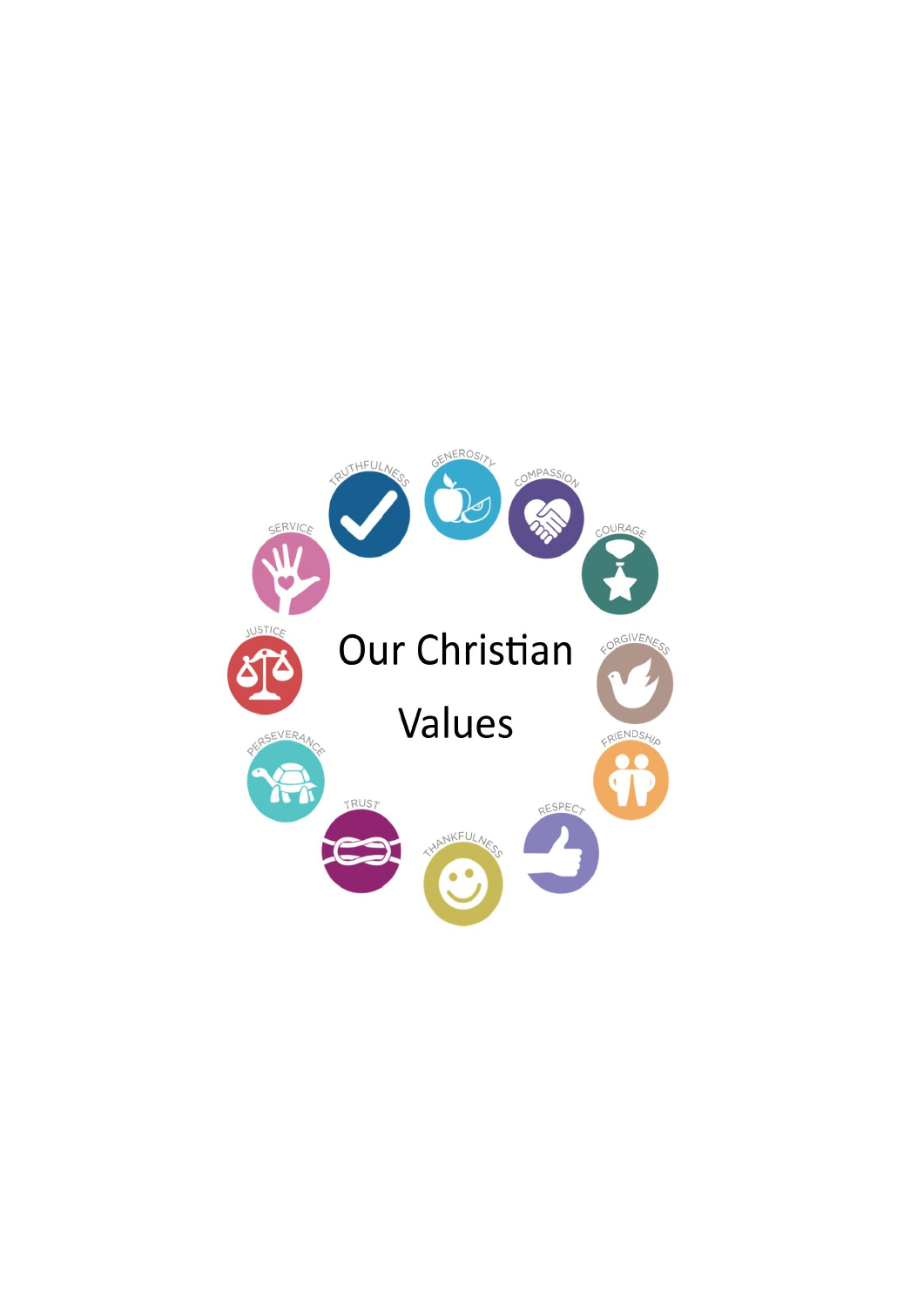# **St James CE Primary School Assessment Policy**

# **RATIONALE**

Assessment lies at the heart of the process of promoting children's learning. It provides a framework within which educational objectives may be set and children's progress expressed and monitored. This should be done in partnership with the children. Assessment should be incorporated systematically into teaching strategies in order to diagnose any problems and chart progress. It helps the school to strengthen learning across the curriculum and helps teachers enhance their skills and judgements. Our assessment procedures are free from bias, stereotyping and generalisation in respect of gender, class, race and disability.

In school learning is categorised into 3 aspects: knowledge, skill and understanding and are defined as follows:



Knowledge is something that we know is a fact. It is true. Knowledge is always right or wrong.



A skill is something you learn at any age and with practice you will get better.



To develop understanding we need to use our knowledge and skills in t ways.

The knowledge, skills and understanding elements are referred to in all areas of the curriculum.

# PURPOSES AND PRINCIPLES OF ASSESSMENT

Using the principles and processes of assessment, we aim to:

- monitor progress and support learning
- recognise the achievements of pupils
- guide future planning, teaching and curriculum development
- inform parents and the wider community of pupil achievement
- provide information to ensure continuity when the pupil changes school or year group
- comply with statutory requirements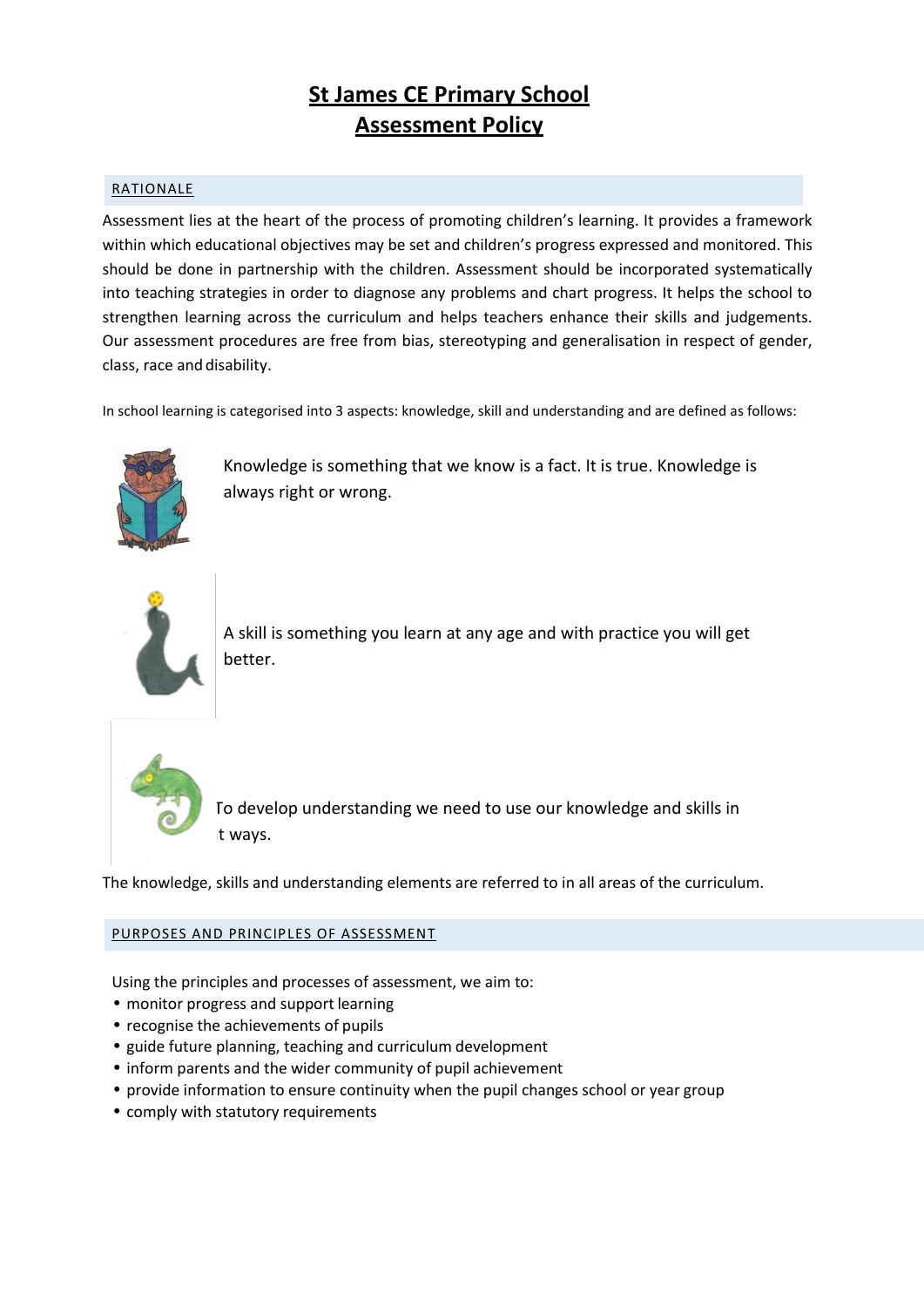#### TYPES OF ASSESSMENT:

There are 3 main forms of assessment, each with its own purpose:

- 1) Day to day in-school formative assessment which is used by teachers to evaluate pupils' knowledge and understanding on a day to day basis and to tailor teaching accordingly. For example:
	- Questions and answers in class
	- Marking of pupils work verbal and written
	- Use of 'fix-it' time
	- Observational assessment
	- Regular recaps on learning
	- Scanning work
- 2) In-school summative assessment, which enables schools to evaluate how much a pupil has learned at the end of a teaching period. For example:
	- End of unit tests
	- End of year exams
	- Reviews for pupils with SEN/disabilities
- 3) Nationally standardised summative assessment, which is used by the government to hold schools to account. For example:
	- National Curriculum teacher assessments at the end of Key Stage 1
	- National Curriculum tests at the end of Key Stage 2

The principles of assessment without levels apply to all pupils, including those with SEN and disabilities. Assessment should be inclusive of all abilities. It should be usedto contribute to the early identification of children special educational needs and any requirements for support and intervention. High expectations should apply equally to pupils with SEN and disabilities as to all other pupils. The changes to the new national curriculum now provide the basis for a different, more secure assessment based on deeper learning.

# EFFECTIVE ASSESSMENT AT ST JAMES' IS CHARACTERISED BY:

- Meaningful and useful information about the pupils' achievement and progress transferring with the pupils as they move from:
	- Home/Nursery into Reception Baseline assessment
	- Early Years to Key Stage 1
	- Key Stage 1 to Key Stage 2
	- Key Stage 2 to Key Stage 3 (Transition documents)
	- Year group to year group
- To analyse performance in terms of cohorts or pupils as well as analysis of the progress and attainment of pupils:
	- from ethnic minorities
	- with special educational needs
	- gifted and talented pupils
	- gender
	- with English as an additional language;
	- travellers;
	- asylum seekers;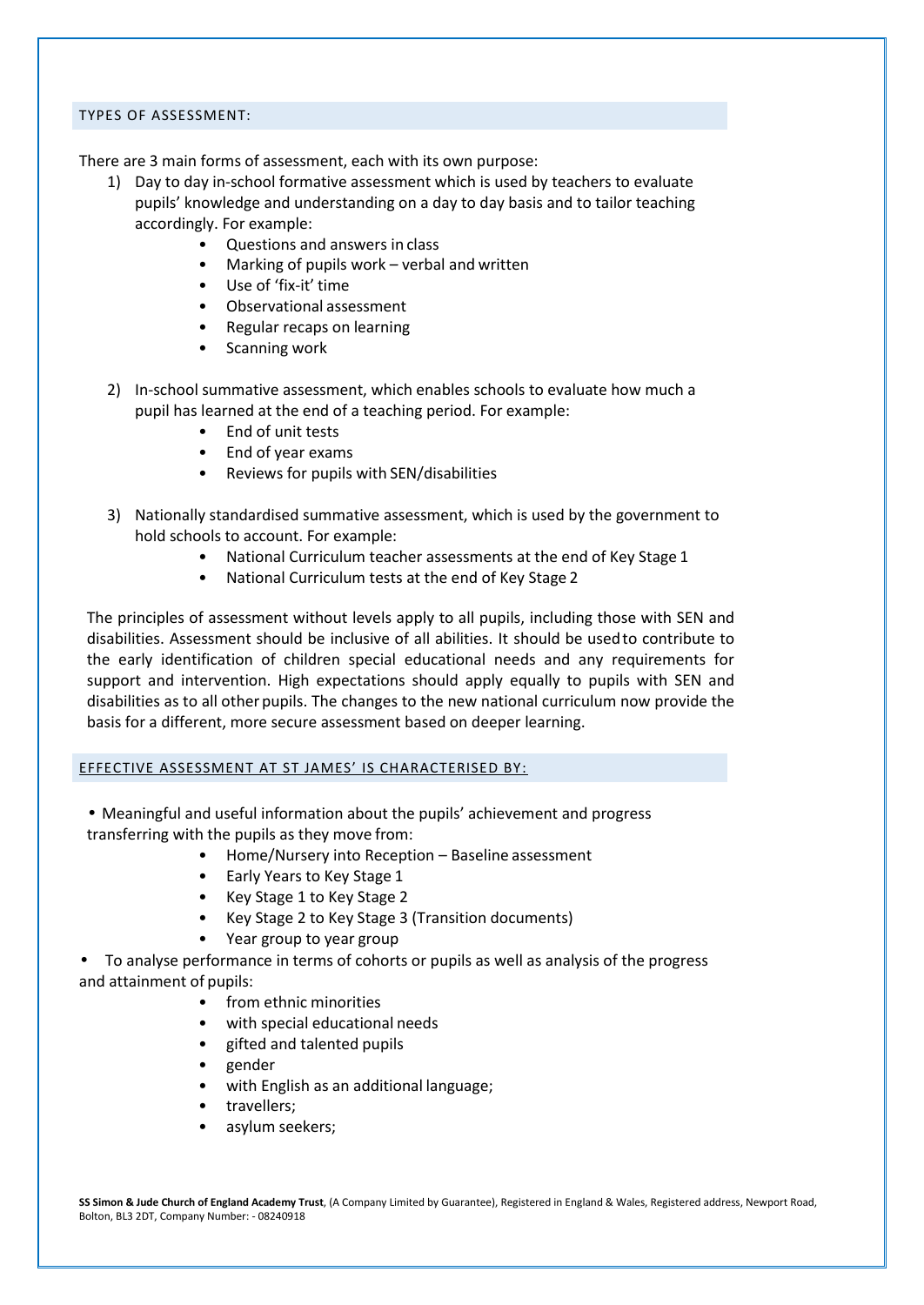- refugees;
- International New Arrivals;
- pupils who are looked after by the local authority.

Assessment at St James's is enhanced by:

- Informed planning
- Effective use of the AfL for all curriculum as evidenced in planning, pupils' books, pupil discussion
- Pupils' involvement in self-assessment
- Pupils involved in peer assessment
- Positive / specific written feedback
- Planned oral feedback
- Parents' involvement
- Monitoring and evaluation by subject coordinators

#### ASSESSMENT IN THE FOUNDATION STAGE

On entry to the school children will be assessed though the chosen baseline. Results are used to inform planning, set targets and aid early identification of special needs. Children will be assessed on a regular basis to ensure that the next steps in learning are appropriately planned in order to help children make progress. During their reception year children will be assessed using the Foundation Stage Profile which is based on the teacher's on going observations and assessments in the three prime and four specific areas of learning. The Prime areas of learning: communication and language, physical development and personal, social and emotional development. The specific areas of learning: literacy, mathematics, understanding the world and expressive arts and design.

#### NEW ASSESSMENT SYSTEM

There is a move away from the system of assessing using levels where pupils were encouraged to accelerate through the levels. The new assessment system focuses on pupils being assessed against a key list of expectations for each year group. The children are encouraged to learn in greater depth and apply their learning to a wide variety of situations. They are not accelerated through levels, instead they develop a deeper understanding and an ability to apply this understanding across other subjects and in a variety of situations. The new assessment system will focus on bands and steps within each band.

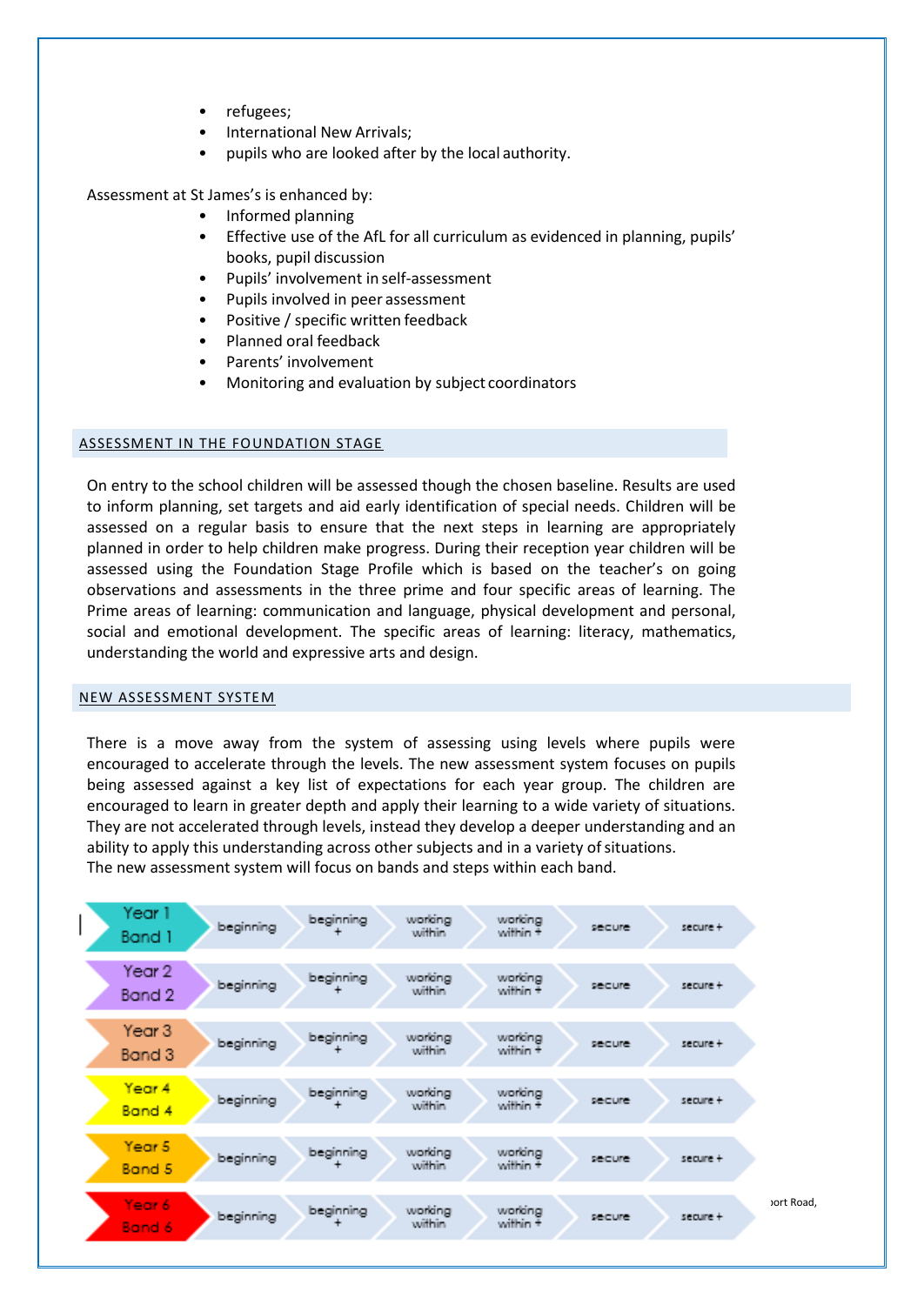Each band relates to the year group: Band  $1 -$  Year 1, Band  $2 -$  Year 2, Band  $3 -$  Year 3 etc. Teachers have access to data via the Target Tracker database. Staff are able to analyse the data from their class as well as the cohort using the tracking system. Assessment information will be used:

- To analyse records to help clarify patterns of performance over time and responses to specific teaching approaches.
- To review and, if necessary, adjust curriculum provision in terms of breadth and balance.
- To inform the governing body of the school's standards and improvement through the head teacher's report to the governing body.

#### ASSESSMENT VIA THE INTERNATIONAL PRIMARY CURRICULUM

Within each Milepost across the IPC, there are plentiful opportunities to assess pupil's knowledge, skills and understanding.

**Knowledge:** the 'know about' learning targets – can be assessed at the beginning, during or end of each subject component.

**Skills:** the 'be able to' learning targets – can be observed and assessed whilst the children are doing them. The IPC Rubrics MUST be used to support this part of the assessment. Pupils are assessed as: beginning, developing or mastering. The results of each assessed skill MUST be recorded on the IPC AfL database. Rubrics will be revisited during the course of each Milepost and the Learning Advice that supports each rubric must be read and used to plan the next stages of learning. The information is stored on the tracking tool 'Classroom Monitor'. (More information on this can be found in the IPC Induction Handbook).

**Understanding:** the 'understand' learning targets – can be evaluated by a judgement of observations carried out through the unit.

IPC Planning should be annotated accordingly as a result of any assessments whether formal or informal.

#### MONITORING AND EVALUATION

The assessment co-ordinator and Principal will ensure this policy is implemented consistently throughout the school using strategies such as discussion with teachers via regular and rigorous Pupil Progress Meetings, pupils via 1-1 Learning Review Meetings and parents/carers at Parents Conference Sessions and if required, through the informal weekly 'drop-in' sessions, sampling pupils' records and reports and sampling teachers' planning. This policy will be evaluated and reviewed every 3 years. Any implications relating to issues for the whole school will be considered for inclusion in the school development/improvement plan.

#### **PLANNING**

For details of planning refer to the Teaching and Learning Policy document. The annotation and evaluation of planning should inform future weekly plans and should be reflected in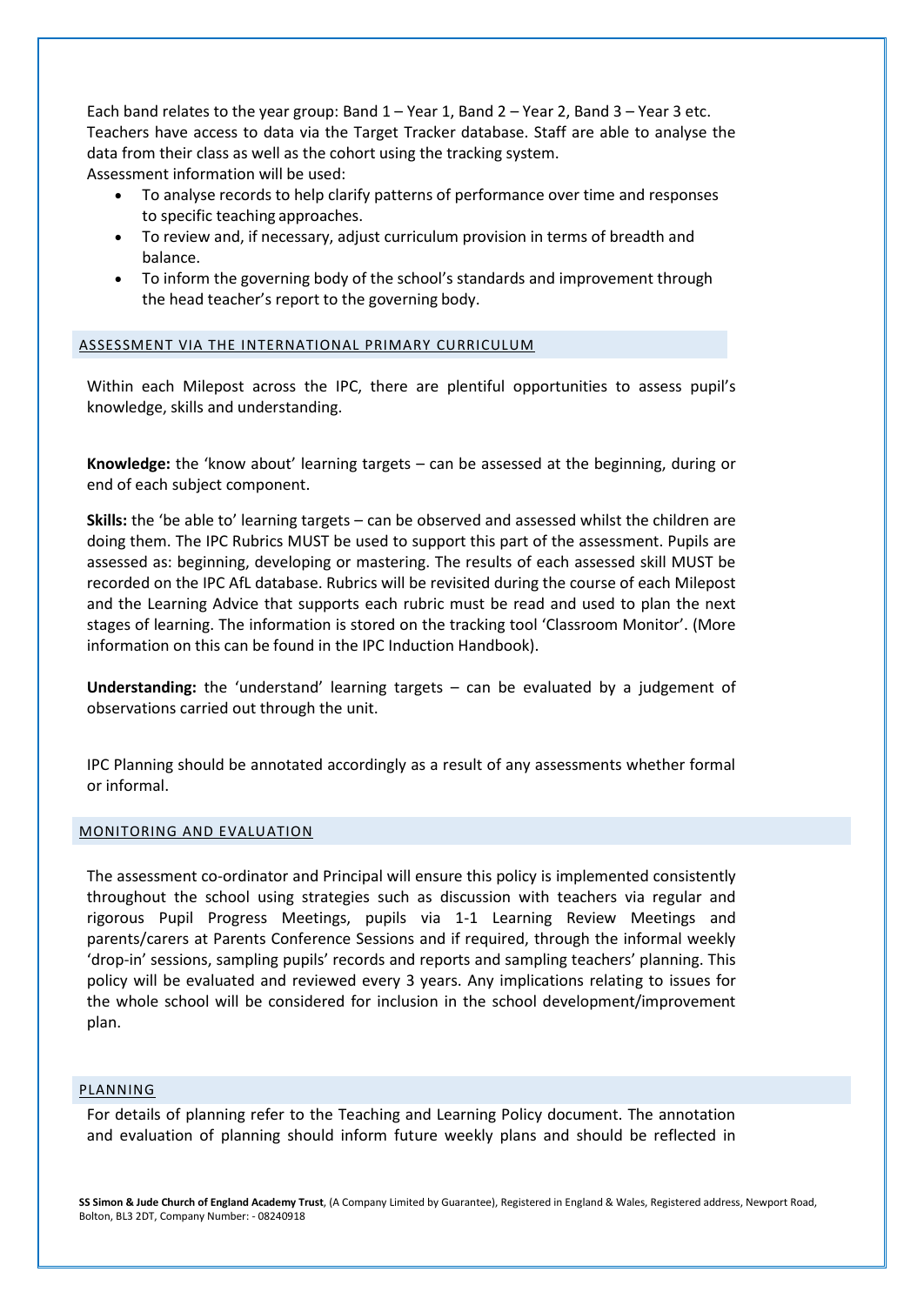lesson objectives. The IPC planning framework allows all staff within each Milepost to carefully plan in assessment opportunities through a unit of work. The assessment rubrics to be delivered through the IPC unit of work are highlighted on the Long Term Plan. There must also be a reference to the assessed rubrics on the annotated unit plan. Rubrics should be revisited during a unit and the accompanying Learning Advice used to move pupils' learning forward.

### FEEDBACK

The children should receive quality feedback, which allows individuals to make decisions, which will improve their work and allow them to reach their targets. Feedback will include:

- Written feedback through marking, use of rubrics
- Oral feedback
- Peer response / assessment use of rubrics where relevant
- Individual target setting through the 1-1 Learning Review Meetings (at least 1 per term)

#### SPECIAL EDUCATIONAL NEEDS

The SENCo will arrange any necessary external assessment by the Special Needs Support teacher, support staff and class teacher. Intervention groups are identified termly as a result of formative and summative assessment and through discussions at the Pupil Progress Meetings.

#### REPORTING TO PARENTS

Reports promote and provide:

- Good home /school relationships
- Information for parents
- An opportunity for discussion with parents
- In some cases, information with outside agencies
- Targets for the children

A written report for each child is sent to parents, once a year, at the end of the Summer term. Reports outline a child's progress in the core and foundation subjects of the National Curriculum. The teacher will make a comment on the attainment of the pupil in terms of national age related expectations. For the Foundation Subjects that may fall within the IPC, A, B, C gradings are used which reflect beginning, developing and mastering. For children at the end of Key Stages 1 & 2, additional information including details of the Government National Tests will also be provided as well as results from the Y1 Phonic Screening Tests. Parents are invited to attend a parent conference evening with the teacher during the Autumn and Spring terms. During the meeting, academic and social development is discussed. The child's personal target sheet is also shared and discussed at the meeting. Prior to the parent conference, the child will have met with the class teacher to discuss previous targets and reflect upon their own progress. Attitudes linked to the personal goals are also discussed. The colour code of red, green and yellow are used to highlight areas such as attendance, school uniform etc and shared with parents. Parents are encouraged to bring their children to share their learning. Should the need arise; parents are welcome to discuss the progress of their